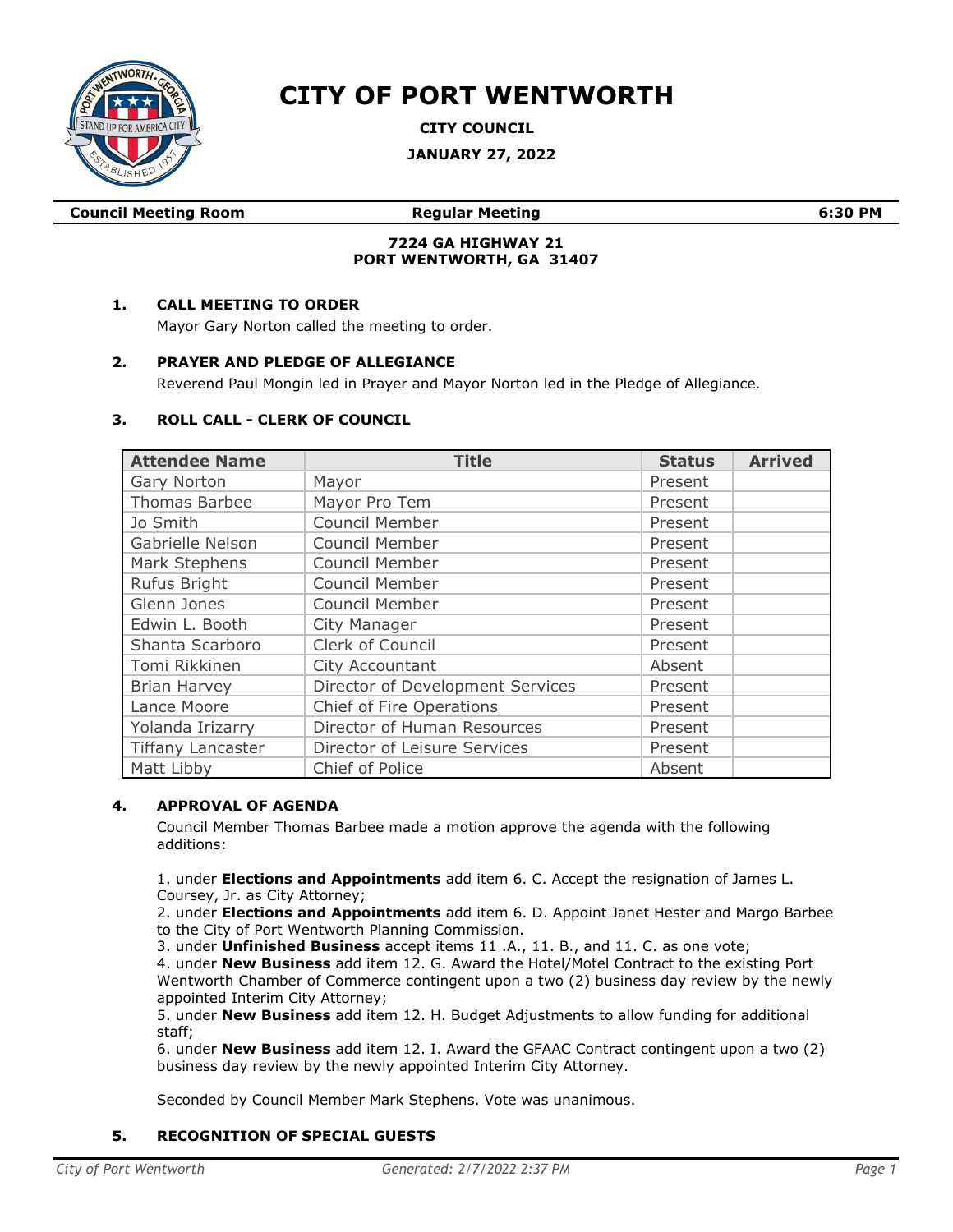A. Fire Fighter of the Year

Chief Lance Moore of the Port Wentworth Fire Department presented the Fire Fighter of the Year Award to Brannen Wilson.

# **6. ELECTIONS & APPOINTMENTS**

A. Appointment of Mayor Pro Tem

Council Member Rufus Bright made a motion to appoint Council Member Thomas Barbee as Mayor Pro Tem. Seconded by Council Member Mark Stephens. Vote was unanimous.

B. Interim City Attorney Employment Agreement

Mayor Pro Tem Thomas Barbee made a motion to appoint Joseph B. Ervin of The Ervin Law Firm, P.C. as the Interim City Attorney. Seconded by Council Member Mark Stephens.

| <b>RESULT:</b>   | <b>APPROVED [5 TO 0]</b>               |
|------------------|----------------------------------------|
| <b>MOVER:</b>    | Thomas Barbee, Mayor Pro Tem           |
| <b>SECONDER:</b> | Mark Stephens, Council Member          |
| AYES:            | Barbee, Smith, Stephens, Bright, Jones |
| <b>RECUSED:</b>  | <b>Nelson</b>                          |

C. Accept the Resignation Letter Submitted by James L. Coursey, Jr. City Attorney

| <b>RESULT:</b>   | <b>APPROVED [UNANIMOUS]</b>                    |
|------------------|------------------------------------------------|
| <b>MOVER:</b>    | Mark Stephens, Council Member                  |
| <b>SECONDER:</b> | Rufus Bright, Council Member                   |
| AYES:            | Barbee, Smith, Nelson, Stephens, Bright, Jones |

D. Appointment of Janet Hester and Margo Barbee to the Port Wentworth Planning Commission

| <b>RESULT:</b>   | <b>APPROVED [5 TO 0]</b>               |
|------------------|----------------------------------------|
| <b>MOVER:</b>    | Rufus Bright, Council Member           |
| <b>SECONDER:</b> | Mark Stephens, Council Member          |
| AYES:            | Smith, Nelson, Stephens, Bright, Jones |
| <b>RECUSED:</b>  | <b>Barbee</b>                          |

# **7. ADOPTION OF MINUTES**

A. City Council - Regular Meeting - Dec 16, 2021 6:30 PM

| <b>RESULT:</b>   | <b>ACCEPTED [UNANIMOUS]</b>                    |
|------------------|------------------------------------------------|
| <b>MOVER:</b>    | Glenn Jones, Council Member                    |
| <b>SECONDER:</b> | Thomas Barbee, Mayor Pro Tem                   |
| AYES:            | Barbee, Smith, Nelson, Stephens, Bright, Jones |

B. Executive Session Minutes December 16, 2021

Council Member Glenn Jones made a motion to adopt the minutes of the December 16, 2021 Executive Session Meeting. Seconded by Mayor Pro Tem Thomas Barbee. Vote was unanimous.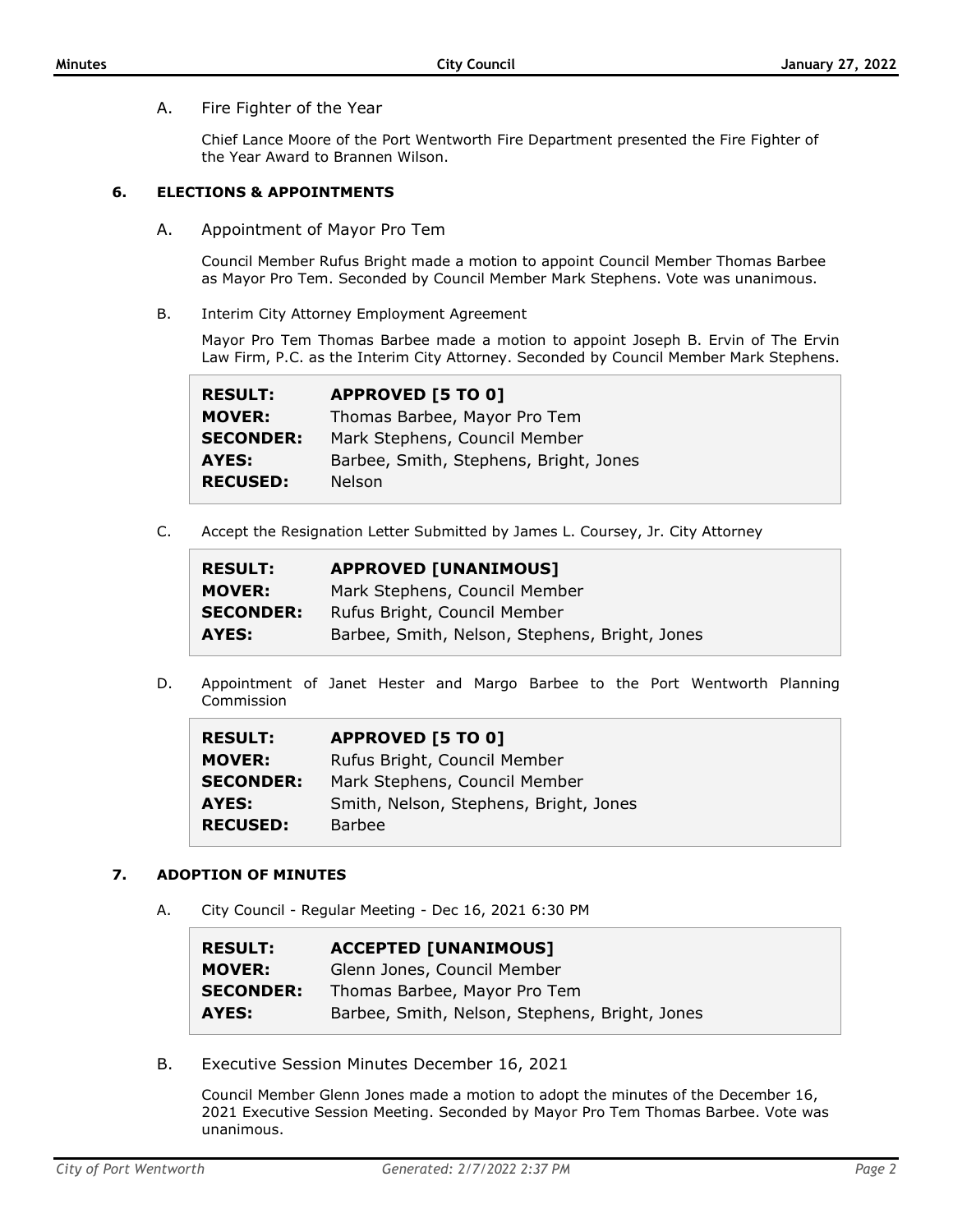## **8. COMMUNICATIONS & PETITIONS**

A. City Manager Updates

City Manager Edwin Booth updated Mayor and Council on the following matters:

1. Waste Pro of South Carolina Contract being sold to Capital Waste Services, LLC (CWS, LLC).

2. Growth the Development Services Department is experiencing which is the reason for the request to expand into an additional office suite.

3. The need for an Impact Fee Resolution to complete the implementation of the impact fee.

4. The need for additional staffing for the City, particularly maintenance workers to cover what is not listed in the ClearWater Solutions, LLC contract.

5. The completion of Rice Hope pipe repairs south of Rice Creek.

6. Closing of the Jimmy Deloach Parkway lift station and putting in a septic tank for a rough estimated cost of \$6,000.00 as compared to a cost of \$200,000.00 to repair the lift station.

7. Closing of the Houston Museum burial grounds to new burials.

8. The resignation of two Administrative Staff Members, the Director of Human Resources, Yolanda Irizarry and Municipal Clerk II, Amanda Ramos.

9. Budget change of \$115,000.00 for the Police Department to allow purchases needed to replace the GPS System in all City vehicles, police radios, and a new server/SQL License.

10. That J.C. Lewis Healthcare will be in the parking lot of City Hall on Saturday, February 5th to offer FREE COVID-19 testing, vaccinations and booster shots.

11. ClearWater Solutions, LLC hired a company to pickup all illegal waste throughout the City.

#### **9. COMMITTEE REPORTS**

A. Committee Reports

| <b>RESULT:</b>   | <b>APPROVED [UNANIMOUS]</b>                    |
|------------------|------------------------------------------------|
| <b>MOVER:</b>    | Mark Stephens, Council Member                  |
| <b>SECONDER:</b> | Glenn Jones, Council Member                    |
| AYES:            | Barbee, Smith, Nelson, Stephens, Bright, Jones |

#### **10. CONSENT AGENDA**

| <b>RESULT:</b>   | <b>ADOPTED [UNANIMOUS]</b>                     |
|------------------|------------------------------------------------|
| <b>MOVER:</b>    | Glenn Jones, Council Member                    |
| <b>SECONDER:</b> | Mark Stephens, Council Member                  |
| AYES:            | Barbee, Smith, Nelson, Stephens, Bright, Jones |

- A. Antrim Road Roadway Improvements Pay Request No. 1
- B. Red Robin Court Roadway Improvements Pay Request No. 2

#### **11. UNFINISHED BUSINESS**

A. Site Plan Review Application Lakeside at Rice Hope Phases 20-23 & 29A (Specific)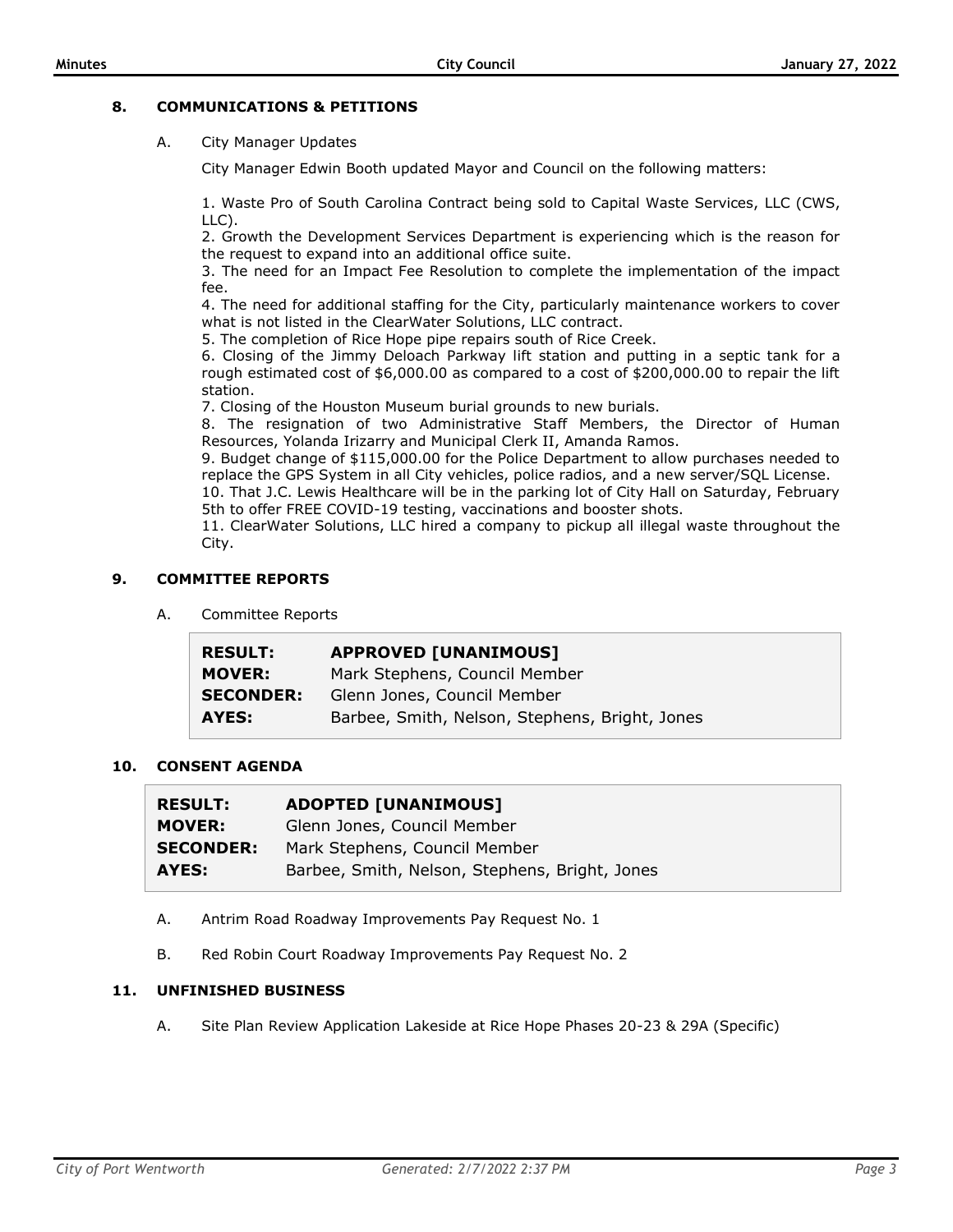| <b>RESULT:</b>   | <b>APPROVED [UNANIMOUS]</b>                    |
|------------------|------------------------------------------------|
| <b>MOVER:</b>    | Glenn Jones, Council Member                    |
| <b>SECONDER:</b> | Thomas Barbee, Mayor Pro Tem                   |
| AYES:            | Barbee, Smith, Nelson, Stephens, Bright, Jones |

B. Subdivision Application Lakeside Ph 23 Preliminary Plat

| <b>RESULT:</b>   | <b>APPROVED [UNANIMOUS]</b>                    |
|------------------|------------------------------------------------|
| <b>MOVER:</b>    | Glenn Jones, Council Member                    |
| <b>SECONDER:</b> | Thomas Barbee, Mayor Pro Tem                   |
| AYES:            | Barbee, Smith, Nelson, Stephens, Bright, Jones |

C. Subdivision Application Lakeside Ph 29A Preliminary Plat

| <b>RESULT:</b>   | <b>APPROVED [UNANIMOUS]</b>                    |
|------------------|------------------------------------------------|
| <b>MOVER:</b>    | Glenn Jones, Council Member                    |
| <b>SECONDER:</b> | Thomas Barbee, Mayor Pro Tem                   |
| AYES:            | Barbee, Smith, Nelson, Stephens, Bright, Jones |

#### **12. NEW BUSINESS**

A. Proposal to Expand Office Space for the Development Services Department

Council Member Glenn Jones made a motion to approve the expansion of the Development Services Department to Suites 302 and 303. Seconded by Mayor Pro Tem Thomas Barbee. Vote was unanimous.

| <b>RESULT:</b>   | <b>APPROVED [UNANIMOUS]</b>                    |
|------------------|------------------------------------------------|
| <b>MOVER:</b>    | Glenn Jones, Council Member                    |
| <b>SECONDER:</b> | Thomas Barbee, Mayor Pro Tem                   |
| AYES:            | Barbee, Smith, Nelson, Stephens, Bright, Jones |

B. Alcoholic Beverage License Application Package Shop & Sunday Sales Rice Hope Liquors

| <b>RESULT:</b>   | <b>APPROVED [UNANIMOUS]</b>                    |
|------------------|------------------------------------------------|
| <b>MOVER:</b>    | Thomas Barbee, Mayor Pro Tem                   |
| <b>SECONDER:</b> | Rufus Bright, Council Member                   |
| AYES:            | Barbee, Smith, Nelson, Stephens, Bright, Jones |

C. Alcoholic Beverage License Application Package Shop & Sunday Sales Port City Spirit

| <b>RESULT:</b>   | <b>APPROVED [UNANIMOUS]</b>                    |
|------------------|------------------------------------------------|
| <b>MOVER:</b>    | Thomas Barbee, Mayor Pro Tem                   |
| <b>SECONDER:</b> | Rufus Bright, Council Member                   |
| AYES:            | Barbee, Smith, Nelson, Stephens, Bright, Jones |

D. Subdivision Application FINAL PLAT A Major Subdivision of Tract 1-1, The Plantation of Rice Hope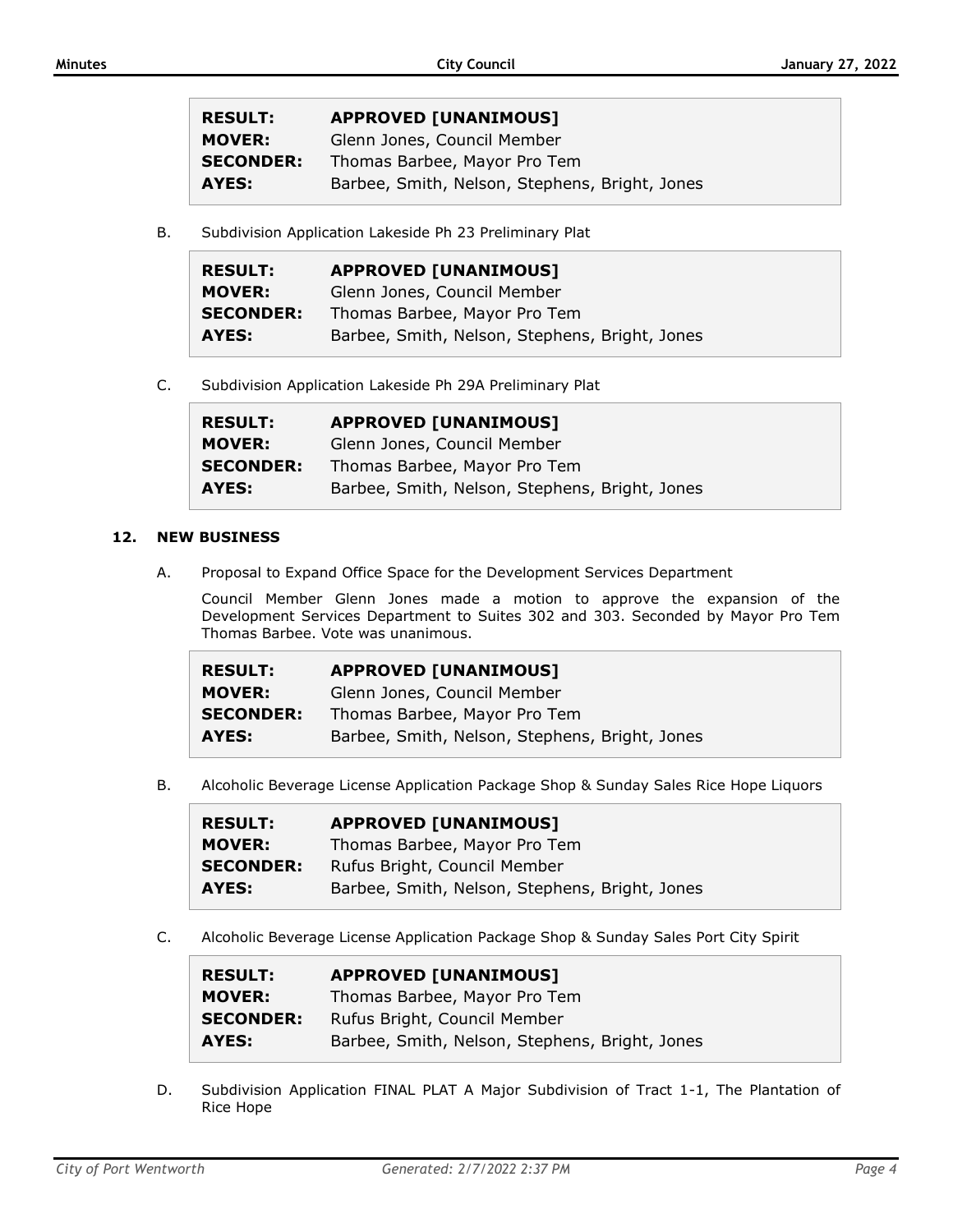Council Member Glenn Jones made a motion to approve the Subdivision Application Final Plat, contingent upon Mr. Paul Herrin's approval. Seconded by Council Member Rufus Bright. Vote was unanimous.

| <b>RESULT:</b>   | <b>APPROVED [UNANIMOUS]</b>                    |
|------------------|------------------------------------------------|
| <b>MOVER:</b>    | Glenn Jones, Council Member                    |
| <b>SECONDER:</b> | Rufus Bright, Council Member                   |
| AYES:            | Barbee, Smith, Nelson, Stephens, Bright, Jones |

E. Site Plan Review Application StopNStor Expansion 8901 Hwy 21 (General)

| <b>RESULT:</b>   | <b>APPROVED [UNANIMOUS]</b>                    |
|------------------|------------------------------------------------|
| <b>MOVER:</b>    | Glenn Jones, Council Member                    |
| <b>SECONDER:</b> | Gabrielle Nelson, Council Member               |
| AYES:            | Barbee, Smith, Nelson, Stephens, Bright, Jones |

F. Zoning Map Amendment 7-0976-01-005 920 Hwy 30 1st Reading

Josh Yellin was present to answer any questions of Mayor and Council.

No action (vote) was taken on this agenda item as it was first reading.

The following residents spoke in opposition of the project: LaRay Benton, 135 Saussy Road Trevor Ferguson, 6 Laurel Road Abraham Manor, 11 Laurel Road Janet Hester, 440 Meinhard Road Julius Robinson, 225 Grant Road

G. Award the Hotel/Motel Contract to the Port Wentworth Chamber of Commerce

Mayor Pro Tem Thomas Barbee made a motion to approve the award of the Hotel/Motel contract to the Port Wentworth Chamber of Commerce contingent upon a two (2) business day review by the newly appointed Interim City Attorney. Seconded by Council Member Jo Smith. Vote was unanimous.

| <b>RESULT:</b>   | <b>APPROVED [UNANIMOUS]</b>                    |
|------------------|------------------------------------------------|
| <b>MOVER:</b>    | Thomas Barbee, Mayor Pro Tem                   |
| <b>SECONDER:</b> | Jo Smith, Council Member                       |
| AYES:            | Barbee, Smith, Nelson, Stephens, Bright, Jones |

H. Budget Adjustment to Hire Additional City Staff

Council agreed to discuss this matter further during a scheduled City Council Workshop to be held on Wednesday, February 9, 2022 at 3:00 p.m.

I. Award the GFAAC Contract

Mayor Pro Tem Thomas Barbee made a motion to approve the award of the GFAAC Contract contingent upon a two (2) business day review by the newly appointed Interim City Attorney. Seconded by Council Member Rufus Bright. Vote was unanimous.